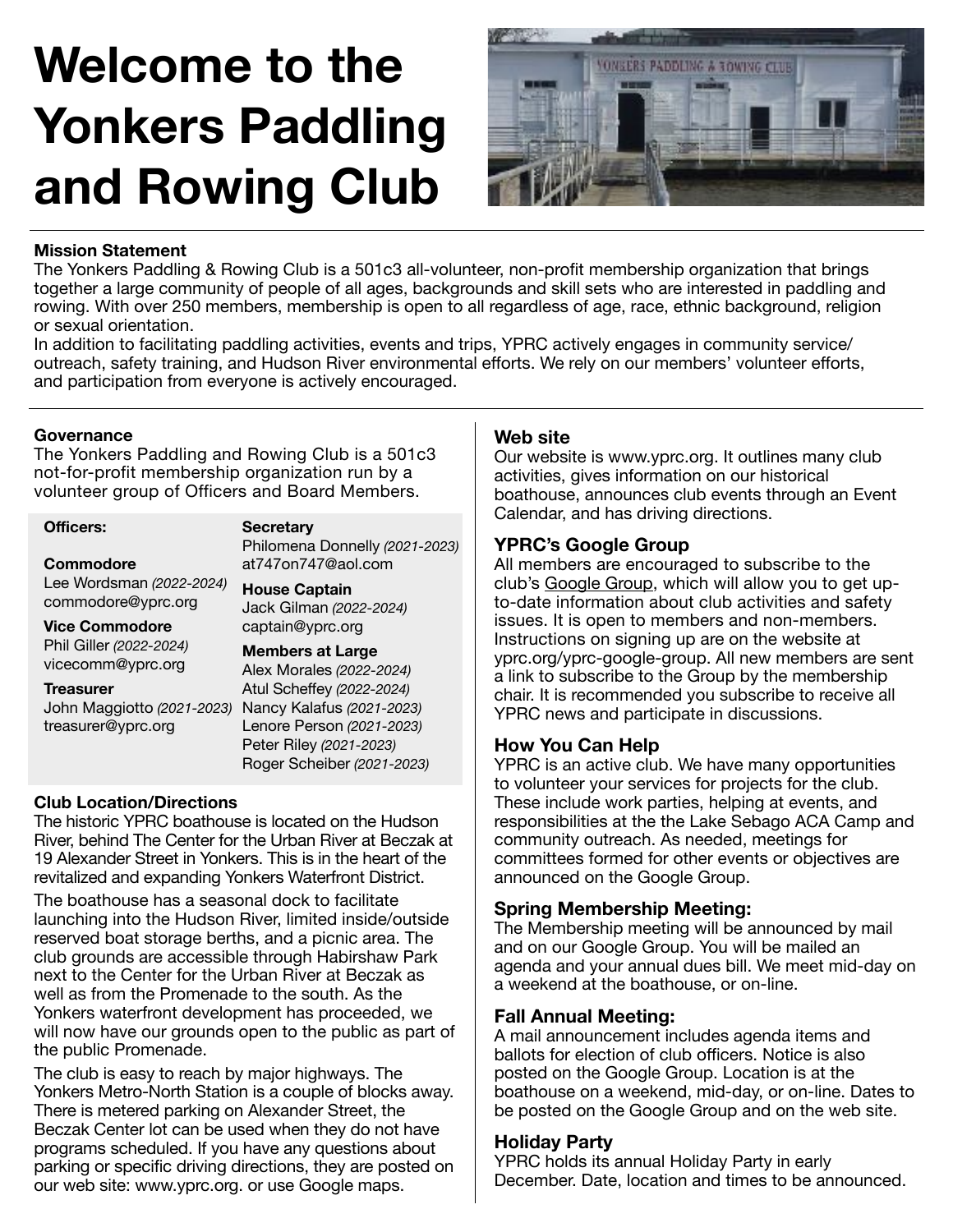#### **Membership Dues and Fees**

Membership dues are invoiced yearly and cover the period from May 1st to that date the following year. Memberships beginning on or after September 1st will be invoiced for 50% of the annual fee. Renewals will be invoiced the following April 1st for the full fee.

**Individual:** \$175.00 a year; age 23+

**Family:** \$225 a year; adult couples (spouses or partners) and any children under the age of eighteen.

**Young Adult:** \$100 a year (ages 18 – 22); eligible to vote in board elections/no keys to the boathouse.

**Junior:** \$30 a year (ages 12 to 17 years old); a young person who joins individually. Parent or guardian must sign a waiver. Not eligible to vote in board elections/no keys to the boathouse.

For existing members, billing notices are sent out early April, we request that you pay electronically from the invoice. New members will be billed by the Treasurer. Membership begins when payment is received.

#### **Fees for Boat Berths/Lockers at Alexander Street and Storage Berth Waiting List:**

The boathouse is an active place for boat usage. YPRC's goal is to get as many people on the water as possible. Members who receive a berth space will hopefully use their boats frequently during the course of a season.

The club keeps a waiting list for new berth assignments. Members considering boat storage are encouraged to be placed on the list. Please contact the House Captain at captain@yprc.org. Spots are assigned according to date of list enrollment as they come open. The list is maintained by the House Captain, and is posted in the boathouse and on our website.

Only members in good standing may be on this list. Berth assignments must be paid for within thirty days or the space will be given to the next member on the list.

#### **Fees for Berths and Lockers at Alexander Street:**

Inside Storage – \$170.00 Outside storage – \$140 Lockers – \$25

#### **Storage and Launching Fees at Kennedy Marina**

There are inside and outside berths available at Kennedy Marina. Access to JFK storage is 24/7, you will receive keys and parking is free at all times except for Fridays, Saturdays and Sundays, May to October.

To launch from the Marina you will have to purchase a separate launch permit tag from the City of Yonkers.

For more information on storage at Kennedy Marina, as well as the fee structure for launch permits and to purchase permits, please contact Andy Laosia at [andyyprc@gmail.com](mailto:andyyprc@gmail.com).

#### **Fees for Boat Berths/Lockers JFK Marina**

Inside Storage – \$155 Outside storage – \$140 Lockers – \$25

#### **Health/Covid-19**

At YPRC we follow the current State and Local health policies regarding gatherings at the club. Updates will be posted on our Google Group as things change.

#### **We require that all members and guests at the clubhouse wear a mask and socially distance when on land. Masks are not required on the water.**

We provide hand washing stations and hand sanitizer and disinfect all common gear after use. You can help us maintain a safe and healthy environment at YPRC.

#### **Keys and Access:**

Paid-up members (except Young Adult and Junior) will receive a key to the entrance gates and boathouse. We offer a new member orientation to all new members. To schedule an orientation and receive your keys, please contact the House Captain at captain@yprc.org.

It is suggested that you take a set of keys with you whenever you launch from the club.

#### **Security:**

Currently the entrance to the club on the North is through the Beczak parking lot/Habirshaw Park on Alexander Street or through the Esplanade at Wells Avenue to the South. The Esplanade continues through to Habirshaw Park, so the clubhouse will have public traffic through our deck and ramp area.

To insure safety of the clubhouse and personal property please make sure that all doors to the clubhouse are locked when you launch or leave the grounds. Please follow the posted **Checklist for Closing Club** procedures when you are the last to leave.

We haven't had any problems with missing gear, but please don't leave gear strewn around so it becomes misplaced. We keep a lost & found underneath the paddles in the main storage area.

#### **If anyone/anything presents a danger to yourself or the premises, call the Yonkers Police Department at 914-377-7900 or dial 911.**

**The address to use for the club for reporting any incidents is 19 Alexander Street, Yonkers.** 

#### **On-water Safety:**

All members/guests are required to wear a personal flotation device (PFD) when going out on the water. A VHF base station is in the boathouse for communicating with paddlers with VHF radios and for weather reports. We use Channel 68 as our main channel. All trips should be recorded in our Trip Log.

There is a First Aid Kit in the clubhouse by the entrance to the Women's locker room.

All Guests/non-YPRC members must sign a waiver prior to entering the water on any boat from our facility.

#### **Garbage Disposal:**

Please take any food garbage out with you when you leave, especially in the summer. Pack it in, pack it out. We provide a refrigerator to store food and drinks. Empty cans/paper may be left in the recycling bins.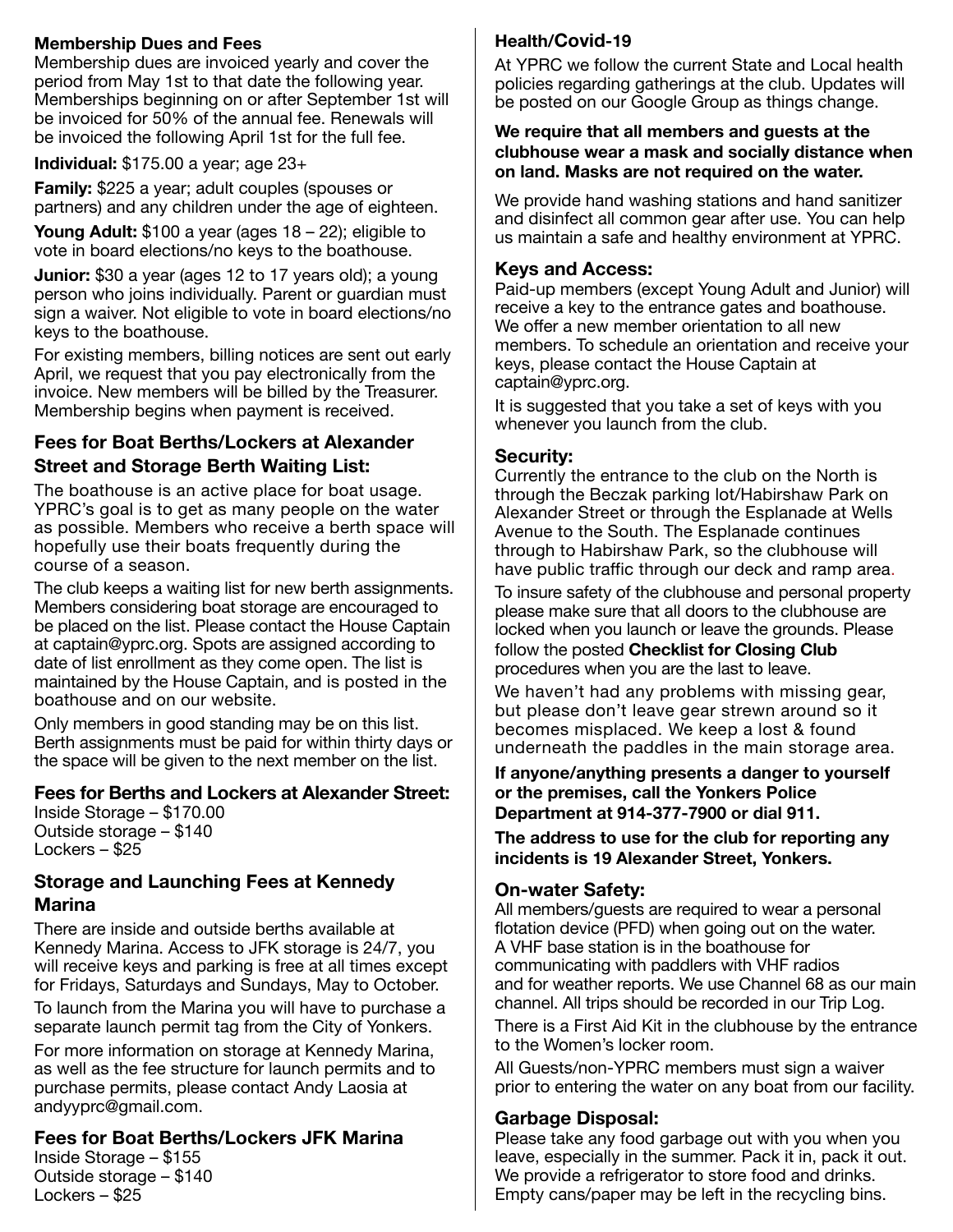#### **Group Paddles/Calendar**

All club sponsored paddles, activities and instruction are listed on our website at yprc.org/calendar.html.

During the warmer months (June–September), the club holds weekday trips Monday-Wednesday-Friday at 11am, Monday-Wednesday afternoons at 5:30pm, with weekends 11am and 2pm as well as skill classes Thursday nights at 5:30pm. We post a schedule weekly and you can sign up online and request a boat.

Participants will be able to use club gear and boats. You are expected to be knowledgeable in safety skills/ procedures and/or be willing to learn them.

#### **Weekly Skills Instruction**

We will have an open Skills Training on Thursday nights at the club at 5:30.

The club also holds several Rescue Clinics on the Hudson, allowing members do wet exits to get certified to wear a spray skirt during club paddles.

#### **Sebago Safety Clinics**

Full day instruction is given to club members several times each summer at the Lake Sebago ACA Camp in Harriman, New York. These are usually held on a Sunday, and instruction is given by club volunteers in assisted and unassisted rescue and other skills. Dates are posted on the website calendar and reminders are sent out on the Google Group.

#### **Racing Program**

We participate in a racing series each summer between YPRC, Inwood Canoe Club and the Sebago Canoe Club with each club hosting a series of races. We offer a Saturday Morning Kayak Fitness Training from 10:00am – noon at the Alexander Street clubhouse led by Nancy Kalafus and Bob Morrow. To reserve a boat or for more information, please contact Nancy Kalafus at [nkalafus18@gmail.com.](mailto:nkalafus18@gmail.com)

#### **Boat Building**

YPRC maintains a Boat Building workshop at Kennedy Marina, offering boat building classes each winter. For a fee, you get all materials, tools and instruction to build your own skin-on-frame kayak. Classes start in October and run through May. Contact Jack Gilman at hudsonsb@yahoo.com for more information.





#### **Youth Activities and Public Paddling at Kennedy Marina and Alexander Street**

#### **Walk-up Community Paddling**

JFK Marina, Yonkers Wednesdays & Thursdays 4:00 pm–7:00 pm

# **Community Groups and Camps**

JFK Marina, Yonkers Thursdays & Fridays 11:30 am–1:30 pm

#### **Sea Kayak Tours**

YPRC Boathouse Fridays 5:30 pm–7:30 pm Saturdays 5:30 pm–7:30 pm (paid trips)

*All times/locations subject to change.* 

For more information on these programs or to volunteer please contact Phil Giller at phil.giller@gmail.com or Chevaughan Dixon at dixon.chevaughn@gmail.com; or connect online at hudsonriverriders.org.

#### **American Canoe Association (ACA) Camp at Lake Sebago**

YPRC is a Paddle America Club associated with the American Canoe Association (ACA). The ACA runs a camp for all ACA members in Harriman State Park.

YPRC has the use of the Hilltop Cabin starting July 1, 2022 to September 11, 2022 at Lake Sebago for members this season.

Seasonally, the cabin is available for overnight use. You must be both an YPRC and an ACA member to use the cabin or participate in any actives at Lake Sebago.

Specific information about the camp including fees and directions are on the YPRC web site. For further information, contact Lee Wordsman at commodore@yprc.org. Reservations for the cabin can be made on our website.

Membership into the ACA is NOT part of your YPRC dues. The club does not require members to have an ACA membership, but we encourage you to join; you will receive a reduced membership rate because YPRC is a Paddle America Club.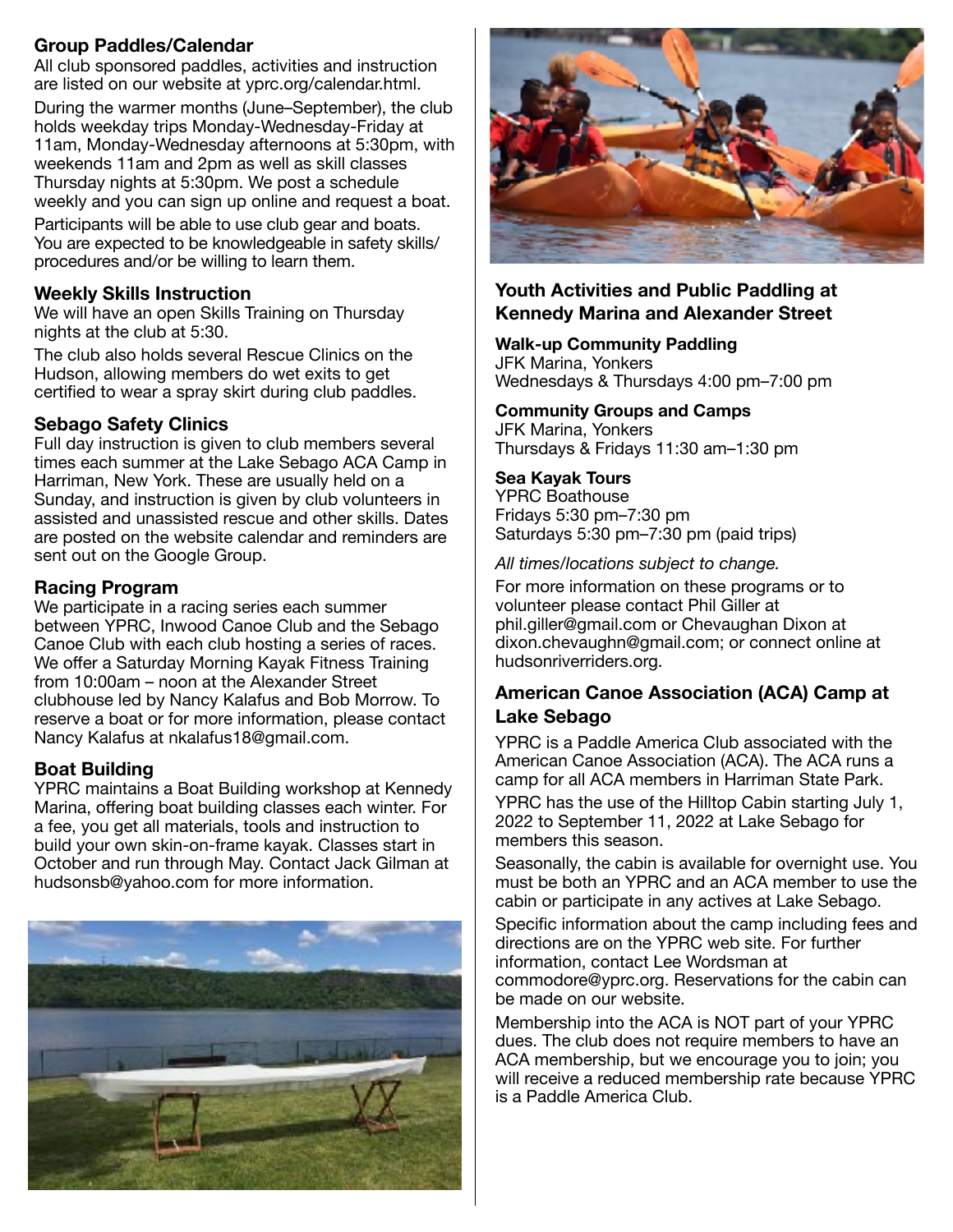# **YPRC Policy and Procedures Regarding Use of Club-Owned Boats And Equipment**

# **Club Sponsored Activities**

All members of Yonkers Paddling and Rowing Club (YPRC) in good standing, i.e. who have paid all annual membership and rental fees and who have signed a waiver for the current membership year, shall be permitted the use of a club-owned boat and padding equipment during Club sponsored events. Such use shall be arranged with the House Captain and shall be based on a first-come first-served basis.

# **Non-Club Sponsored Activities**

An adult member of Yonkers Paddling and Rowing Club (YPRC) in good standing may be permitted the use of a club owned boat and paddling equipment on a non-club sanctioned paddle subject to the Safety Certification terms and conditions below. Young Adult and Junior members do not have this privilege.

# **All Guest Paddlers MUST Sign a Waiver.**

# **The Safety Certification Committee**

YPRC has established a Safety-Certification Committee (SCC) that will be responsible for certifying members to use club owned boats and equipment at non club sanctioned paddles.

Any member in good standing can request to be on the committee. The request will be subject to the approval of the Commodore and the SSC. The SSC shall never have less than 3 members or more than 7 members.

For the 2022 season, the SCC shall consist of the following:

**Chevaughn Dixon** ACA Level 4 Sea Kayak, ACA Level 1 Paddle-board **Phil Giller** ACA Level 2 Sea Kayak **Jack Gilman** ACA Level 2 Sea Kayak **Frank Horvath** ACA Level 2 Sea Kayak **Lee Reiser** ACA Level 2 Sea Kayak

# **YPRC Safety Certification for Members**

Safety Certification is an assessment offered by the SCC to members in good standing of YPRC. Those who pass have the privilege of requesting the use of club boats with club owned equipment consisting of a paddle, a PFD, a spray skirt, radio and that at least one person on the trip have a safety bag. Only a safety certified member may use a club boat. A safety certified member may not permit a non-certified member, minor or guest to use a club boat. A member who is not safety certified may only request to use club boats on club scheduled trips and approved events.

To be approved, a member must demonstrate the basic kayaking skills listed in this document and should have knowledge of YPRC general policies.

This certification only permits club boats with equipment to be launched at the Alexander St boathouse. All YPRC Policies and Procedures

regarding launching a boat at the Alexander Street boathouse must be followed. Club boats and other club equipment may be taken off property to launch from a site other than the Alexander St. boathouse only with the express written permission of the House Captain. No other club officer has the authority to grant this permission.

# **Process for becoming Safety Certified**

Each member seeking safety certification is required to become fully familiar with YPRC rules and safety protocols as outlined in this document. Each member is responsible for adhering to them at all times. Any Member who, in the sole discretion of the SCC, disregards the written protocols may lose their privilege of club membership or their certification as safety-certified with permission to use club boats and equipment. The decision of the SCC may be appealed to the YPRC Board of Directors, but will stand unless and until the Board decides otherwise.

#### **Boating under the influence of drugs or alcohol is strictly prohibited.**

Boats may only be used during daylight hours only. No night trips are allowed unless it is a club sanctioned event. No solo trips are allowed. It is recommended that a minimum of three people be on the trip.

At least one safety certified member or member with their own boat MUST carry a safety bag (pump, paddle float, tow line, contact tow and rescue stirrup) and be knowledgeable in the use of this the equipment on each trip. A club owned safety bag will be hanging next to the First Aid equipment in the club house.

# **Process for Safety Certified members to use club boats**

1. Notify the House Captain via email at least 24 hours before intended use. The House Captain will advise whether there is a conflict with a club program, or other group, on the date of intended use. By authorizing the use of club boats on a specific date, the House Captain does not warrant that the conditions, including but not limited to the weather, wind, current and water temperature in existence on the date of intended use will be safe for the planned trip. It is the sole responsibility of the safety certified member and other paddlers on the trip to consider all such conditions on the date of intended use in conjunction the member's level of kayaking experience to determine whether it is safe to operate the club boat. It is also the sole responsibility of the safety certified member to insure that he/she possesses and utilizes all necessary gear and or additional equipment which may be necessary under the conditions attending on the day of intended use. Annexed as Exhibit A is a suggested Gear Check List.

2. It is the responsibility of the safety certified member to inspect the boat and equipment prior to use. Any missing or damaged equipment must be reported to the House Captain via email.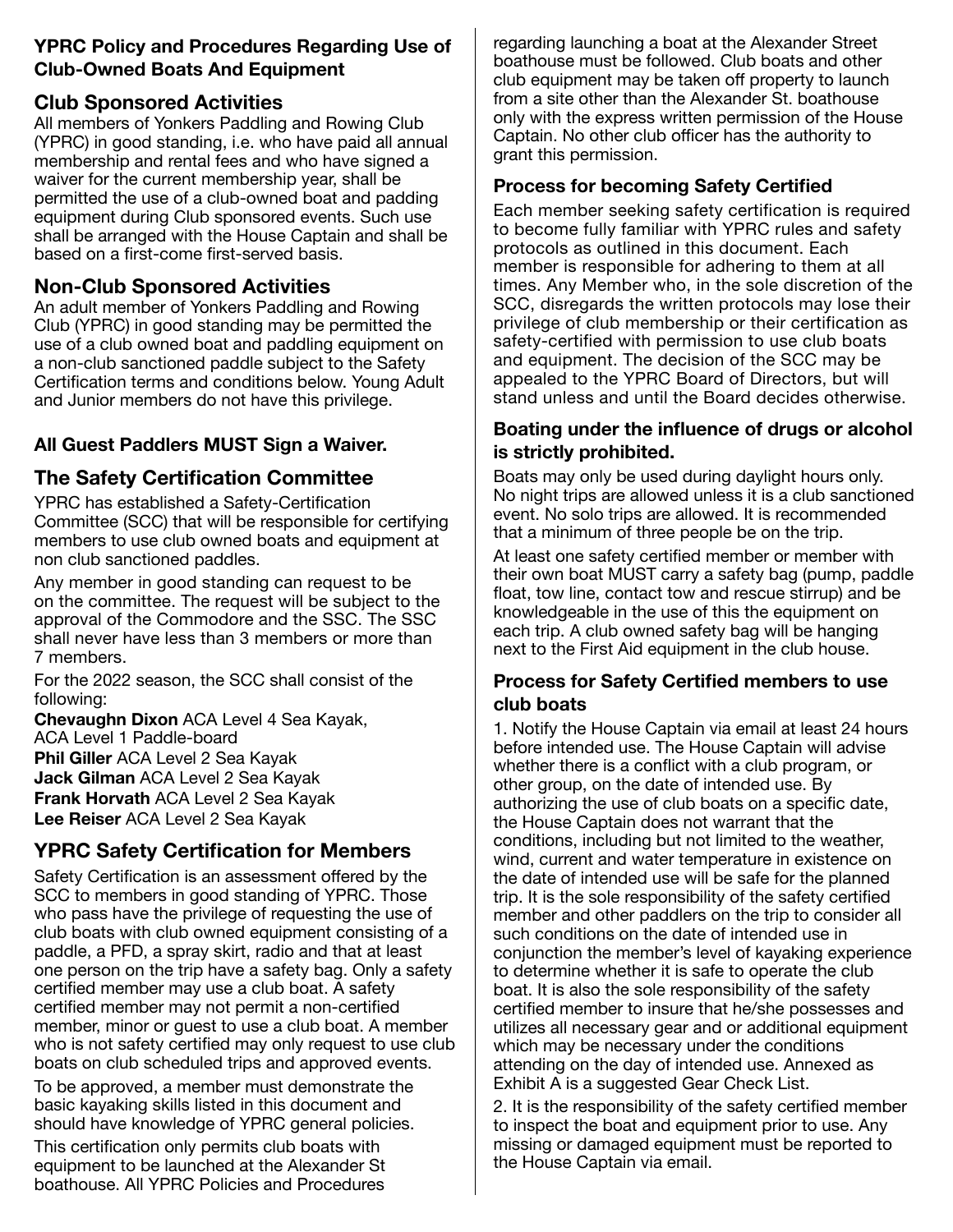3. On the date of intended use the members must enter into the log book the names of all individuals on the trip, A Float Plan MUST be written up and left in the log book. (blank copies located in a folder on wall in Clubhouse) A sample Float Plan form is available as Exhibit A.

4. All boats, safety bags, radios and any other equipment taken out must be returned where it was found. Any issues with any of the equipment must be reported to the House Captain by email.

# **Safety Certification**

Safety Certification status is designated by the SCC or by any of its individual members. To be Safety Certified, a member MUST understand all YPRC safety policies as contained in this document and either take the Level 2 instruction course (ACA Level 2) and pass or demonstrate the ability to perform the kayaking skills set forth herein and others at the discretion of the SSC.

Any member who has been given an ACA Coastal Kayaking Level 2 Assessment and passed will be eligible to use club boats if they are able to provide the safety committee with the name of the ACA instructor who passed them.

Level 2 skills include getting in and out of a boat safely; self-rescue; group rescue, the ability to paddle straight, both forward and backward; and the ability to turn on command including boat maneuvering with draw and sweep strokes.

A Safety Certified member may be asked at any time by the SCC or any of its individual members to demonstrate continued maintenance of the required skills. All Safety Certified members must renew their Safety Certification every 5 years. A list of all Safety Certified members will be maintained at the Club and posted on the wall of the boathouse.

#### **Skills to be Demonstrated to become Safety Certified**

#### **Strokes and Maneuvers**

**Lifting and Carrying Kayaks:** Good, safe technique.

**Launching:** Ramp, low dock or beach for entering boat in a safe manner.

**Efficient forward paddling:** 50 yards in a reasonably straight line against the current.

**Stopping:** Stop the kayak from a good speed, forward and reverse.

**Reverse:** 10 yard paddle with reasonable control, looking over shoulder.

**Rotate 360 degrees on the spot:** Spin kayak using forward and reverse sweep strokes.

**Turning on the move:** Sweep strokes while underway to turn boat.

**Landing:** Return to ramp, dock or beach and exit boat in a safe manner.

**Draw sideways:** Move the boat sideways 10 feet, both sides.

**Ruddering:** Trailing paddle to keep the boat straight at reasonable speed.

**Low Bracing:** Both sides (at least demonstrate knowledge)

#### **Rescue and Recovery**

**Wet Exit:** Capsize and wet exit and perform a rescue; including making sure paddler is safe, empty capsized boat safely and get capsized paddler back into their boat quickly.

**Assisted Rescues:** T–Rescue (or any approved group rescue) to empty boat or side-by-side assisted and reentry. Rescue with use of a stirrup. Each candidate must perform rescue and being rescued on the Hudson River in normal conditions.

**Self Rescue:** demonstrate use of paddle float.

**Towing:** Demonstrate use of tow line and or tow belt and contact tow and knowledge of when to employ.

#### **Kayak Paddling Skills**

Can paddle at least a duration of 3 hours; and distances up to 8 miles with wind and currents.

#### **Technical Knowledge**

**Equipment:** Have a working knowledge of basic paddling equipment.

**Safety:** Understand the dangers of kayaking and how to avoid trouble. Understand the tides and currents for the Hudson River, how to read the Eldridge current tables or an online chart such as NOAA, and leave a trip plan for their expected return. It is the sole responsibility of the safety-certified member to become aware of all conditions in existence on the date of intended use.

#### **Hypothermia and Hyperthermia:** Know symptoms and treatment.

**Trip Planning:** Be familiar with how to prepare a group for a short half day-trip.

**Group Awareness:** Be familiar with whistle and paddle signals, and be able communicate with other paddlers.

**VHF Radio:** Have a working knowledge of basic radio use. See YPRC Protocols regarding VHF Radio operation (Exhibit B).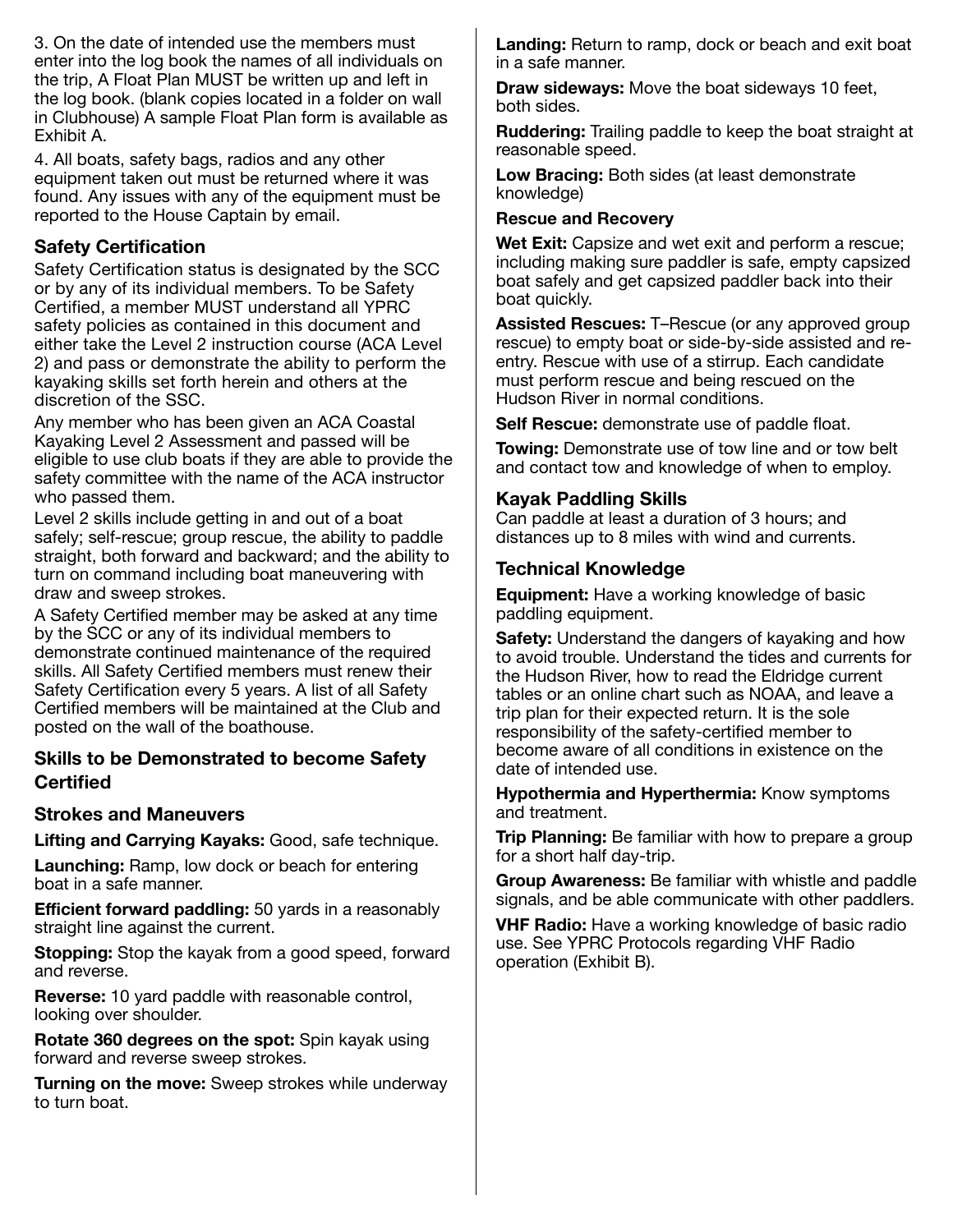# **Exhibit A: YPRC Gear List for Club Boat Use Only**

# **Using this List**

Make a copy of this page for each type of outing you'll be taking (see "This List For" above). Check the circle for each item that you'll need for that type of outing. For gear that you carry that is not listed here, fill in one of the empty entry lines. Save each copy as a master list. Before an outing, make a new copy of the appropriate master to use as a checklist for that outing. As you pack the gear for each circle marked, check the square next to it.

#### **Essentials**

- ❑ Kayak
- ❑ Hatch covers/lids
- ❑ Flotation
- ❑ Paddle
- ❑ Spray skirt
- ❑ Life jacket
- ❑ Whistle
- ❑ Float plan
- $\Box$  Other:

#### **Accessible Personal Gear**

- ❑ Glasses
- ❑ Sunglasses
- ❑ Eyewear strap
- ❑ Sunscreen
- ❑ Lip balm
- ❑ Bandana/towel
- ❑ Water bottle/hydration system
- ❑ Energy bars
- $\Box$  Other:

#### **Stowed Personal Gear**

- ❑ Wallet/pocketbook
- ❑ Cash
- ❑ Float plan copy
- ❑ Medications
- $\Box$  Other:

#### **Paddling/Immersion Clothing**

- ❑ Wetsuit
- ❑ Dry suit
- ❑ Neoprene hood
- ❑ Neoprene gloves
- ❑ Neoprene booties
- $\Box$  Other:

# **Paddling and Rescue Gear**

- ❑ Pump
- ❑ Sponge
- ❑ Spare paddle
- ❑ Tow line/heaving line
- ❑ Short/contact towline
- ❑ Rescue knife
- ❑ Paddle Float
- ❑ Webbing Rescue Sling
- ❑ Other: \_\_\_\_\_\_\_\_\_\_\_\_\_\_\_\_\_\_\_\_\_\_\_\_\_\_\_\_\_\_\_\_\_\_\_\_

#### **Navigation**

- ❑ Chart ❑ Tide & current tables
- ❑ Weather radio
- ❑ GPS
- ❑ Other: \_\_\_\_\_\_\_\_\_\_\_\_\_\_\_\_\_\_\_\_\_\_\_\_\_\_\_\_\_\_\_\_\_\_\_\_

#### **Clothing**

- ❑ Brimmed hat
- ❑ Rain jacket
- ❑ UV-protective shirt
- ❑ Paddling shoes
- ❑ Other: \_\_\_\_\_\_\_\_\_\_\_\_\_\_\_\_\_\_\_\_\_\_\_\_\_\_\_\_\_\_\_\_\_\_\_\_

#### **Signaling**

- ❑ Whistle
- ❑ Signal Mirror ❑ Flashlight
- ❑ Cell phone & case
- ❑ VHF & case
- ❑ Float Plan
- ❑ Other: \_\_\_\_\_\_\_\_\_\_\_\_\_\_\_\_\_\_\_\_\_\_\_\_\_\_\_\_\_\_\_\_\_\_\_\_

# **Repair Kit**

- ❑ Duct tape ❑ Epoxy
- ❑ Other: \_\_\_\_\_\_\_\_\_\_\_\_\_\_\_\_\_\_\_\_\_\_\_\_\_\_\_\_\_\_\_\_\_\_\_\_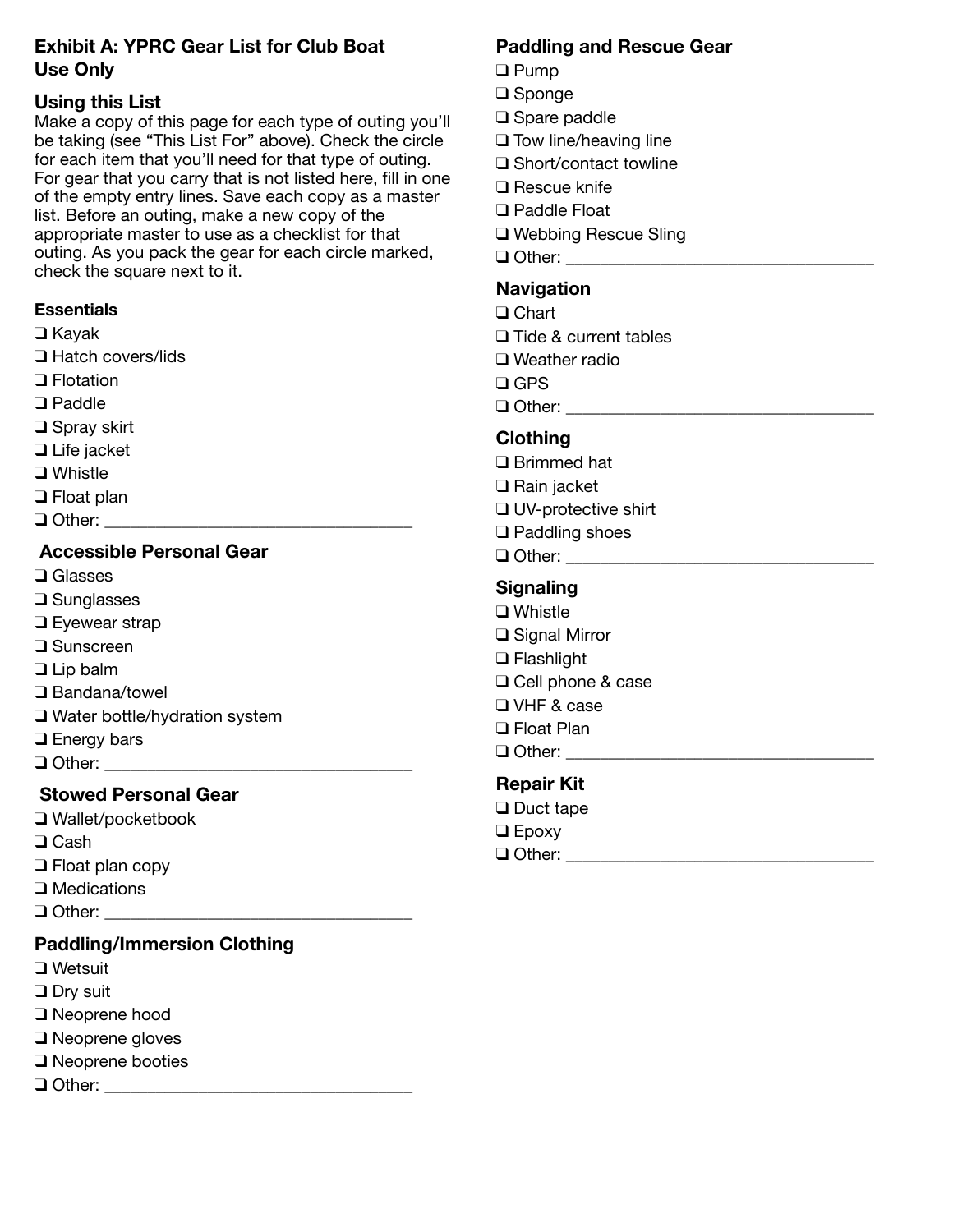#### **Exhibit B: Use of VHF Radios**

Club radios are available for use, located on hooks above counter. Check radio for sufficient charge before use. When you return please check the battery level and plug in to charge as needed. All radios must be returned to the proper location.

#### **YPRC VHF Radio Protocol Regarding VHF radio usage for Human-powered boaters**

The advantage of a VHF radio is that you can call the Coast Guard or other boats for help. Always check that the radio has a full charge. Cell phones should be your secondary backup and stored in a dry case.

The distance a VHF radio can transmit is line of sight. In a kayak, this could be less than a mile if you are talking to another kayak. Try to keep your radio on your PFD not lying across your deck. The Coast Guard antennas are high, which will increase the transmittable distance.

**Channel 68** (Alternate 69 + 72) is for ALL recreational boaters in local NYC waters.

If there are multiple radio on the water at least 1 person should set their radio to scan so in the event that an alert is issued on Channel 16 or 13 your group will be informed. If a commercial vessel (liner, tanker, freighter, tug/barge, ferry, etc.) is trying to communicate with you, channels 13 will be used.

Before you go on the water let everyone in your group know which channel you will be broadcasting on. The first thing is to perform a radio-check from on land to make sure that your radio is functioning.

Remember to hold down the transit button until the message is complete. Do not talk too loudly, your message may not be understood.

**Example:** Radio check 68, radio check 68 YPRC. The response might be "read you five by five captain" (5x5 is the strongest signal meaning your signal is loud and clear) George Washington Bridge. Tells you how far your signal is reaching. Even if you get no response from outside boaters anyone in your group should respond that your signal is loud and clear.

Human-powered boaters should call each other by boat name and say over to let the other person when the statement has ended.

**Example:** This is Phil Perception 17 calling Pete in Yellow SOT, over. When signal is acknowledged, proceed with message.

All Emergency, Distress and Safety signals should be broadcast on VHF Channel 16 Channel 16 is monitored by USCG and NYC Harbor Patrol and commercial boaters.

Channel 13 is for NYC Harbor Patrol and Bridge to Bridge communication with commercial operators. **Safety signals:** The lowest safety signal consists of the word SECURITE spoken three times. This signal is an information signal that you want to broadcast.

**Example:** Securite > Securite > Securite > 14 kayakers at Brooklyn Bridge Park entering Buttermilk channel and crossing West to Governors Island. This will inform the local boaters that your group is in the area.

**Urgent Signal:** The urgent signal consists of the three repetitions of the word group Pan-Pan-Pan (rhymes with CONN). This signal indicates that this is an urgent message concerning the safety of a human-powered craft or the safety of a person. This signal should be used when help is needed but is not life threatening or in imminent danger

**Example:** Pan>Pan>Pan>Pan>Pan>Pan> this is kayaker Phil in a Red and White kayak about 500 yds South of Pier 90 on the East side of the Hudson River requesting assistance from any local boater. Sick kayakers needs transport back to Pier 40. Repeat signal and message

**Emergency Distress Signals:** The distress signal consists of the word MAYDAY spoken three times. This signal indicates that a Marine mobile station is threatened by grave and imminent danger and requests immediate assistance.

Distress signal "MAYDAY", spoken three times. The words "THIS IS", spoken once; Name of vessel in distress (spoken three times). Repeat "MAYDAY" and name of vessel, again.

Give position of vessel distance to a well-known landmark such as a navigational aid or small island, or in any terms which will assist a responding station in locating the vessel in distress. Nature of distress (sinking, fire etc.). Kind of assistance desired. The word "OVER". Repeat at intervals until an answer is received.

**Example:** Mayday>Mayday>Mayday> This is red and white kayak, red and white kayak red and white kayak MAYDAY> red and white kayak taking on water located 1/4 mile South of Little Red Lighthouse Hudson River on East shore. Repeat entire message again until you get a confirmation.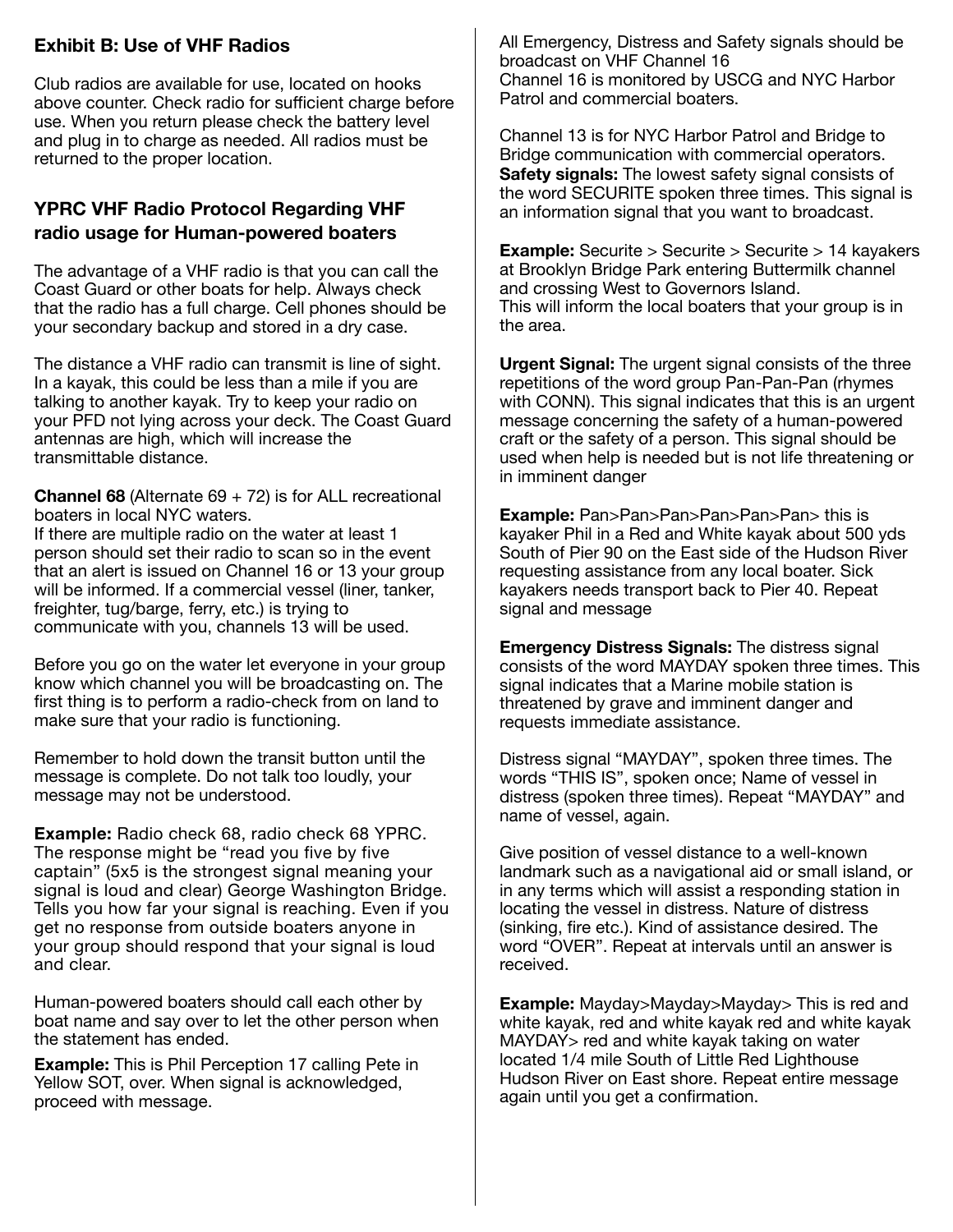**Exhibit C:** 

# **YPRC Kayak Float Plan**

| Report the group as overdue/missing and provide the following information: | Please call: 911 for Yonkers Marine Unit or Westchester County Marine Unit or NYC Marine Unit. |                          |
|----------------------------------------------------------------------------|------------------------------------------------------------------------------------------------|--------------------------|
|                                                                            |                                                                                                |                          |
| VHF Radio used: Ch 68                                                      |                                                                                                |                          |
| <b>Kayakers:</b>                                                           |                                                                                                |                          |
| <b>Name</b>                                                                | <b>Boat Type</b>                                                                               | <b>Cell phone number</b> |
|                                                                            |                                                                                                |                          |
|                                                                            |                                                                                                |                          |
|                                                                            | ,我们也不能会在这里,我们也不能会在这里,我们也不能会在这里,我们也不能会在这里,我们也不能会在这里,我们也不能会在这里,我们也不能会不能会不能会。""我们,我们              |                          |
|                                                                            |                                                                                                |                          |
|                                                                            |                                                                                                |                          |
|                                                                            |                                                                                                |                          |
|                                                                            |                                                                                                |                          |
|                                                                            |                                                                                                |                          |
| <b>Medical info:</b>                                                       |                                                                                                |                          |
|                                                                            |                                                                                                |                          |
|                                                                            |                                                                                                |                          |
|                                                                            |                                                                                                |                          |
| <b>Launch Site: Yonkers Paddling and Rowing Club</b>                       |                                                                                                |                          |
| <b>Going To: List route</b>                                                |                                                                                                |                          |
|                                                                            |                                                                                                |                          |

Final Landing Site: Yonkers Paddling and Rowing Club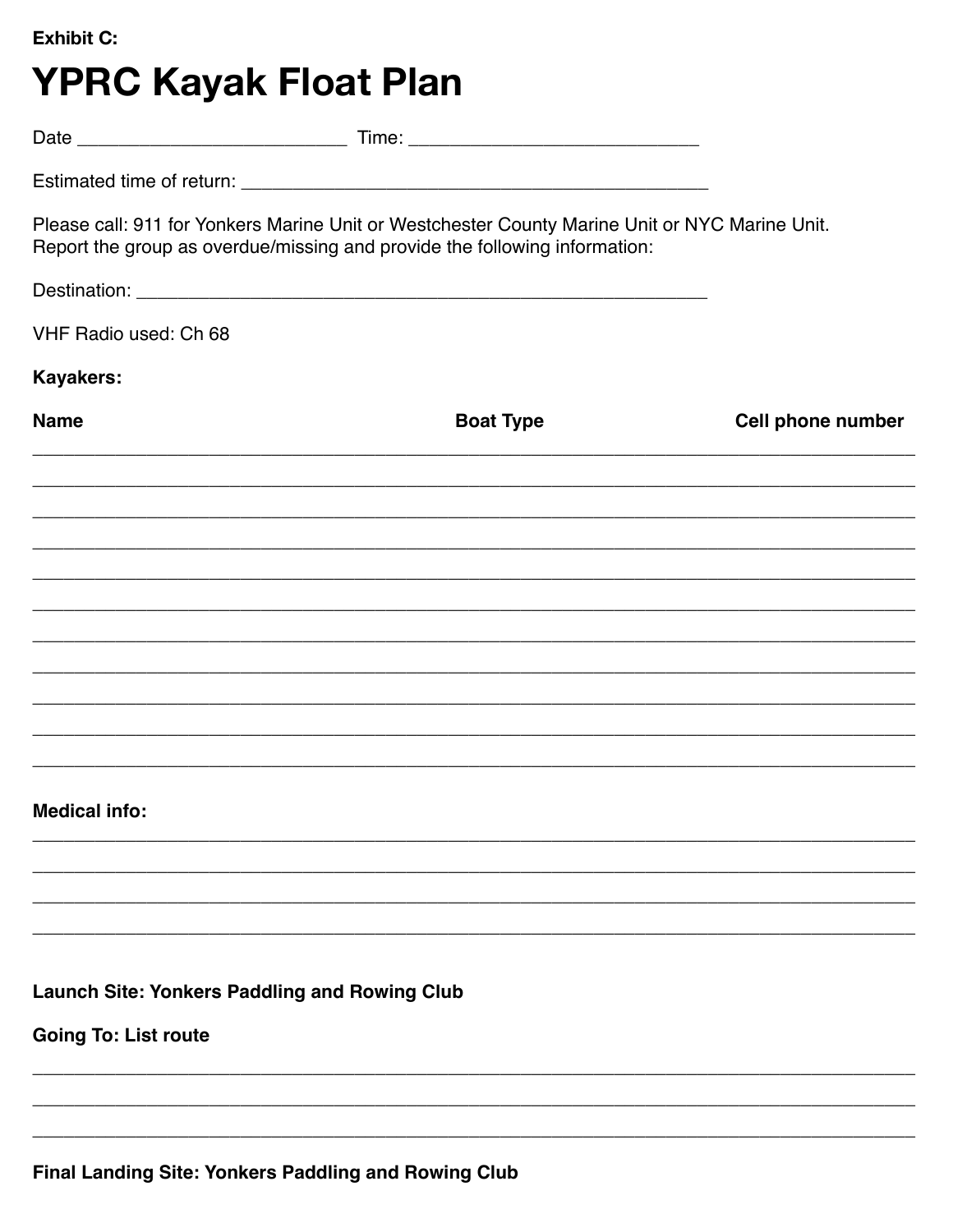# **Yonkers Paddling and Rowing Club Code of Conduct**

The Yonkers Paddling and Rowing Club (the Club) is an all-volunteer organization dedicated to safe recreational boating and fostering public awareness of the Hudson River environment. In support of an enjoyable and safe experience for all members, volunteers, and the participants from the Communities we serve in the Club's programs the following Code of Conduct applies:

# **Respect For Participants**

Courtesy, respect and cooperation must be shown to all, at meetings, events and boathouse activities, as well as any other event or activity while representing yourself as a member of the Club. Differences of opinion and lively debate are encouraged, however rude behavior, intolerance, and personal attacks of any kind will not be tolerated. Discriminatory or harassing language and behavior, especially with regard to a person's cultural heritage, race, religion, gender, ethnicity, age, sexual orientation, disability or other personal attributes will not be tolerated. Sexual harassment or unwanted advances of any kind will not be tolerated.

# **Safety**

The Club's written and agreed upon rules, as periodically updated, will be followed at all times.

# **Respect For Property**

• Follow boathouse guidelines for the use of all shared equipment.

• Ensure all shared and private property is secured at all times

• Do not cause or allow theft or vandalism to individual or boathouse property.

• Damage to any Club or others personal property, however inadvertent, must be reported immediately to the House Captain.

# **Diversity**

We respect different experiences and cultures and work to create an environment in which diverse people feel supported, recognized, and rewarded in making their best contributions to the mission of our organization. We define diversity in terms of race, gender, religion, culture, national origin, sexual orientation, gender identity, physical abilities, age, parental status, and socioeconomics.

All members are encouraged to become involved in all aspects of the Club management and leadership by attending monthly board meetings, participating on Club Committees, and running for positions on the Board of Directors and any officer position.